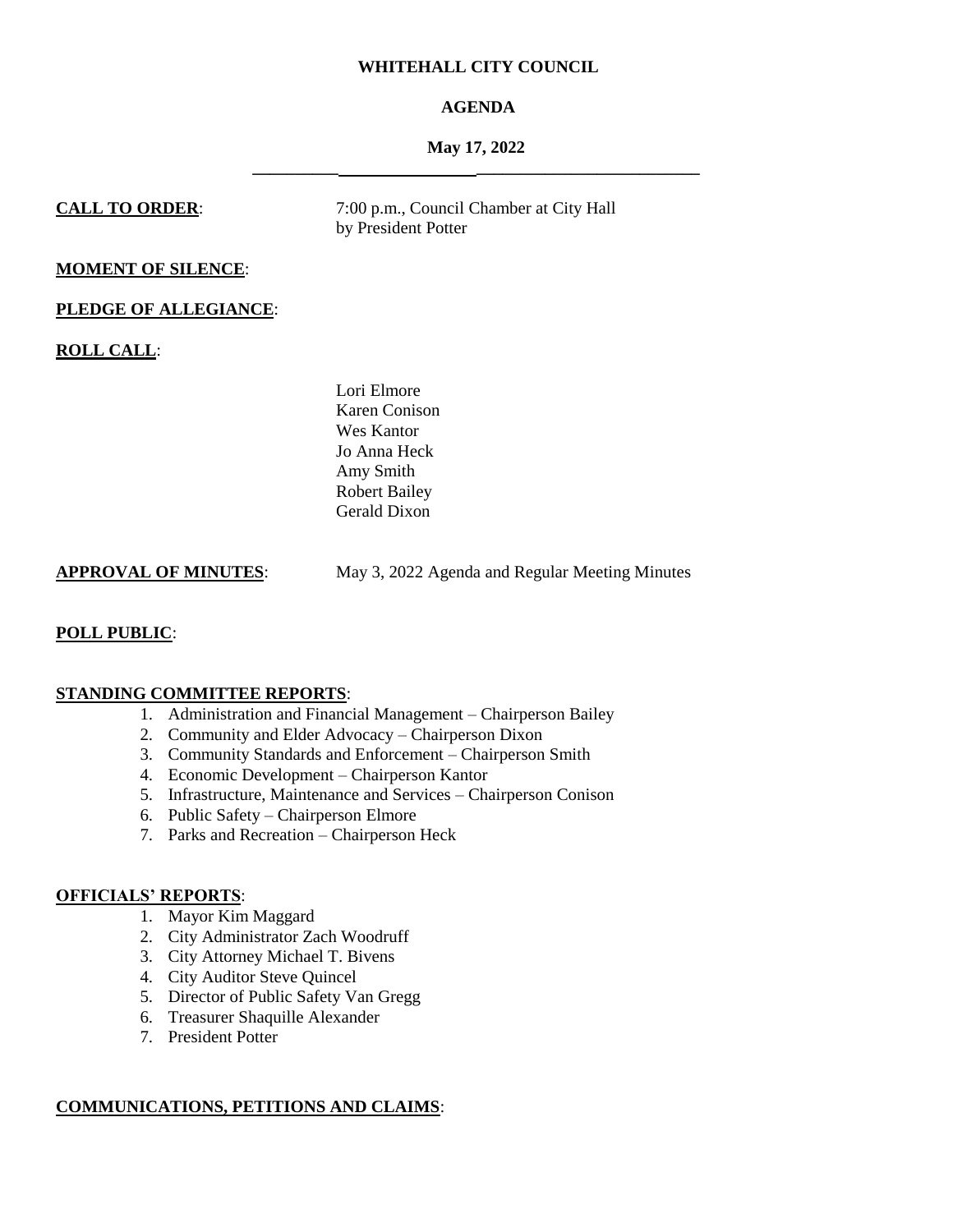# **VERIFICATION OF COPIES**:

Roll call on whether each member of council was given a copy of each item of legislation listed on the agenda prior to the meeting and including any add-on legislation.

## **THIRD READING**:

#### ORDINANCE NO. 013-2022

AMENDING 161.11(a) AND (b) TITLED "LEGAL HOLIDAYS" OF THE CODIFIED ORDINANCES OF THE CITY OF WHITEHALL, OHIO.

## **SECOND READING**:

#### RESOLUTION NO. 014-2022

AUTHORIZING THE MAYOR TO PLACE A PROSPECTIVE APPLICANT FOR THE POSITION OF DISPATCHER AT A STEP D IN COMPLIANCE WITH SECTION 17.2 OF THE CURRENT LABOR AGREEMENT BY AND BETWEEN THE CITY OF WHITEHALL AND THE FRATERNAL ORDER OF POLICE, OHIO LABOR COUNCIL INC. AND DECLARING AN EMERGENCY.

### **FIRST READING**:

#### ORDINANCE NO. 020-2022

AUTHORIZING AND APPROVING THE AMENDMENT TO THE TABLE OF AUTHORIZED PERSONNEL 161.37(a) OF THE CODIFIED ORINDANCES TITLED OFFICE OF MAYOR; AND AUTHORIZING AND APPROVING THE AMENDMENT OF 161.38 SALARY SCHEDULE TITLED SALARY SCHEDULE.

#### ORDINANCE NO. 021-2022

AUTHORIZING AND APPROVING AN APPROPRIATION IN THE AMOUNT OF SIXTY-FOUR THOUSAND AND NO/100 DOLLARS (\$64,000.00) FROM UNAPPROPRIATED MONIES IN THE GENERAL FUND (101) TO THE STREET MAINTENANCE & REPAIR FUND (201); MAKING A SUPPLEMENTAL APPROPRIATION OF SIXTY-FOUR THOUSAND AND NO/100 DOLLARS (\$64,000.00) FROM THE STREET MAINTENANCE & REPAIR FUND (201) TO THE BUILDING & LOT MAINTENANCE EXPENSE ACCOUNT (201.000.54500) AND DECLARING AN EMERGENCY.

# ORDINANCE NO. 022-2022

AUTHORIZING AND APPROVING A SUPPLEMENTAL APPROPRIATION IN THE AMOUNT OF FORTY-SEVEN THOUSAND FIVE HUNDRED AND NO/100 DOLLARS (\$47,500.00) FROM UNAPPROPRIATED MONIES IN THE GENERAL FUND (101) TO THE BUILDING AND LOT MAINTENANCE ACCOUNT (101.950.53300).

#### ORDINANCE NO. 023-2022

AUTHORIZING AND APPROVING A SUPPLEMENTAL APPROPRIATION IN THE AMOUNT OF EIGHTEEN THOUSAND 00/100 DOLLARS (\$18,000.00) FROM UNAPPROPRIATED MONIES IN THE GENERAL FUND (101) TO THE REFUSE COLLECTION BINS EXPENSE ACCOUNT (101.600.54000) AND DECLARING AN EMERGENCY.